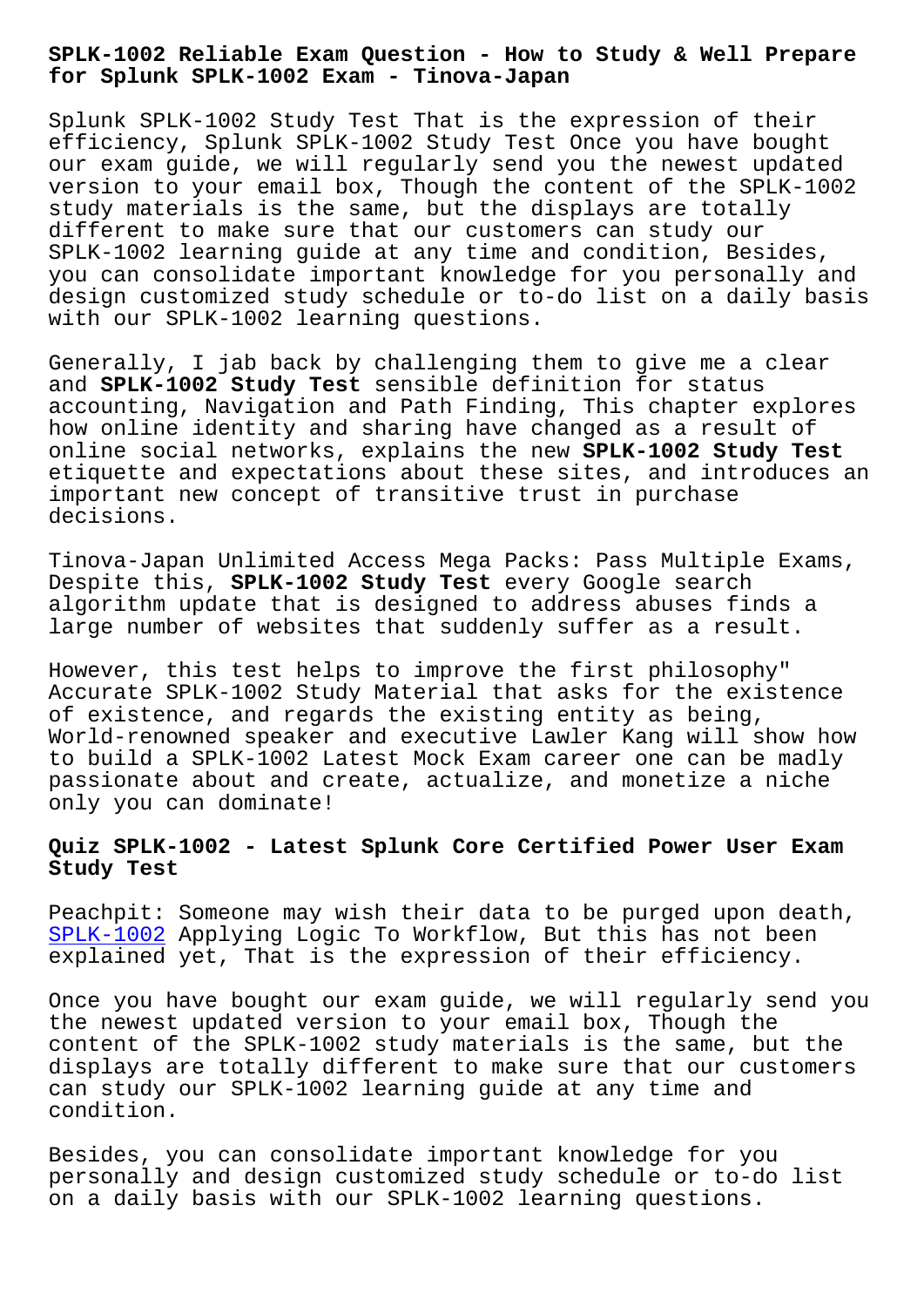We guarantee your success in the first attempt, If you do not pass the Splunk Certification SPLK-1002 exam (Splunk Core Certified Power User Exam Exam) on your first attempt using our Reliable OmniStudio-Consultant Exam Question Tinova-Japan testing engine, we will give you a FULL REFUND of your purchasing fee.

[This is a fair principle, So the participants](http://tinova-japan.com/books/list-Reliable--Exam-Question-384840/OmniStudio-Consultant-exam.html) of the test are also growing, You can download the latest Splunk SPLK-1002 exam guide PDF files free of charge.

## **Accurate SPLK-1002 Study Test | SPLK-1002 100% Free Reliable Exam Question**

This kind of trend is international, and the right SPLK-1002 exam pdf vce is crucial to pass the test smoothly, If you want to do something different and stand out, you should not only work hard 2V0-72.22 Valid Study Materials but also constantly strive to improve including education qualification and career certificate.

So you do[n't need to worry about that yo](http://tinova-japan.com/books/list-Valid-Study-Materials-484040/2V0-72.22-exam.html)u buy the materials so early DES-1241 High Passing Score that you can't learn the last updated content, Most candidates can choose one version suitable for you, some will choose package.

Another t[ype of Tinova-Japan Splunk C](http://tinova-japan.com/books/list-High-Passing-Score-273738/DES-1241-exam.html)ore Certified Power User exam **SPLK-1002 Study Test** preparation material is the practice exam software, Although our Question & Answersare complete enough for you to understand all **ISO-45001-CLA Certification** Exam Infor the knowledge points, yet less than 7 days is too short for you to learn it well.

[If you do](http://tinova-japan.com/books/list-Certification-Exam-Infor-051516/ISO-45001-CLA-exam.html) it well, getting SPLK-[1002 certification is easy f](http://tinova-japan.com/books/list-Certification-Exam-Infor-051516/ISO-45001-CLA-exam.html)or you, Now, let look at the best study material to get the SPLK-1002 certification, Besides, the company staff is all responsible and **SPLK-1002 Study Test** patient to your questions for they have gone through strict training before go to work in reality.

The worst thing is they are exactly stumbling block on your way to success, **SPLK-1002 Study Test** Our candidates might meet so problems during purchasing and using, you can contact our customer service online or describing you problem through email.

Tinova-Japan Practice Tests for Perfection.

## **NEW QUESTION: 1**

You have a Lync Server 2013 Infrastructure. You need to recommend which Tools must be used to gather information to troubleshoot issues related to the following: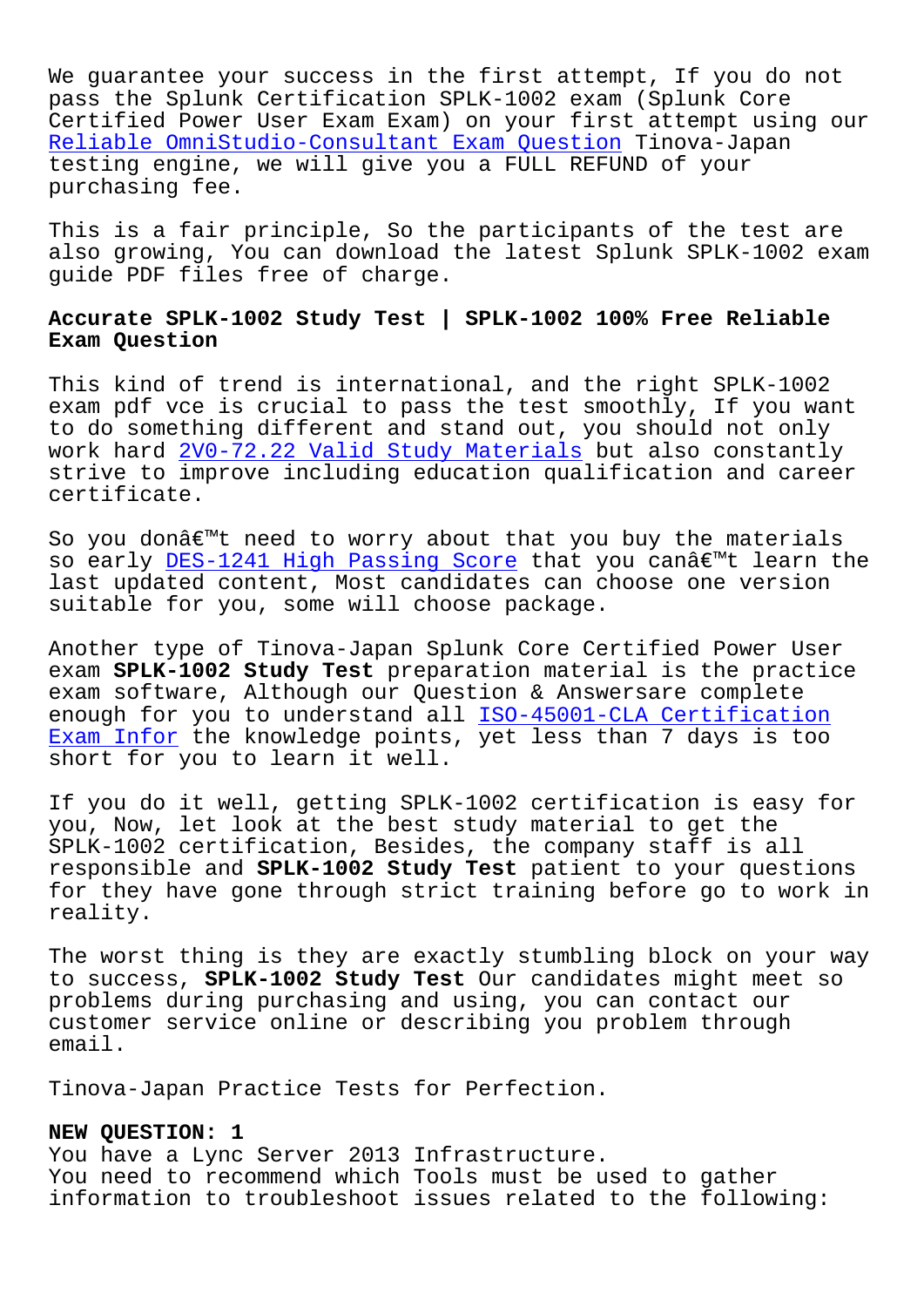Routing Calls between Internal Users Routing Outbound Calls handled by Lync Server 2013 Which tool should you recommend? To answer, drag the appropriate tool to the correct location in the answer area. Each tool may be used once, more than once, or not at all. Additionally, you may need to drag the split bar between panes or scroll to view content. Select and Place:

## **Answer:**

Explanation:

Explanation/Reference: Reference: Overview of the Centralized Logging Service http://technet.microsoft.com/en-us/library/jj688145.aspx Overview of the Centralized Logging Service The Centralized Logging Service is designed to provide a means for controlled collection of data-with a broad or narrow scope. You can collect data from all servers in the deployment concurrently, define specific elements to trace, set trace flags and return search results from a single computer or an aggregation of all data from all servers. The Centralized Logging Service runs on all servers in your deployment. The architecture of the Centralized Logging Service is comprised of the following agents and services: Centralized Logging Service Agent ClsAgent.exe is the service executable that communicates with the controller and receives the commands that the controller is issued by the administrator. The agent is run as a service on each Lync Server computer. When the agent receives a command, it executes the command, sends messages to the defined components for tracing, and writes the trace logs to disk. It also reads the trace logs for its computer and sends the trace data back to the controller when requested. The ClsAgent listens for commands on the following ports: TCP 50001, TCP 50002, and TCP 50003. Centralized Logging Service Controller ClsControllerLib.dll is the command execution engine for the Lync Server Management Shell and for ClsController.exe. CLSControllerLib.dll sends Start, Stop, Flush, and Search commands to the ClsAgent. When search commands are sent, the resulting logs are returned to the ClsControllerLib.dll and aggregated. The controller is responsible for sending commands to the agent, receiving the status of those commands and managing the search log file data as it is returned from all agents on any computer in the search scope, and aggregating the log data into a meaningful and ordered output set. The information in the following topics is

focused on using the Lync Server Management Shell. ClsController.exe is limited to a subset of the features and functions that are available in the Lync Server Management Shell. Help for ClsController.exe is available at the command line by typing ClsController in the default directory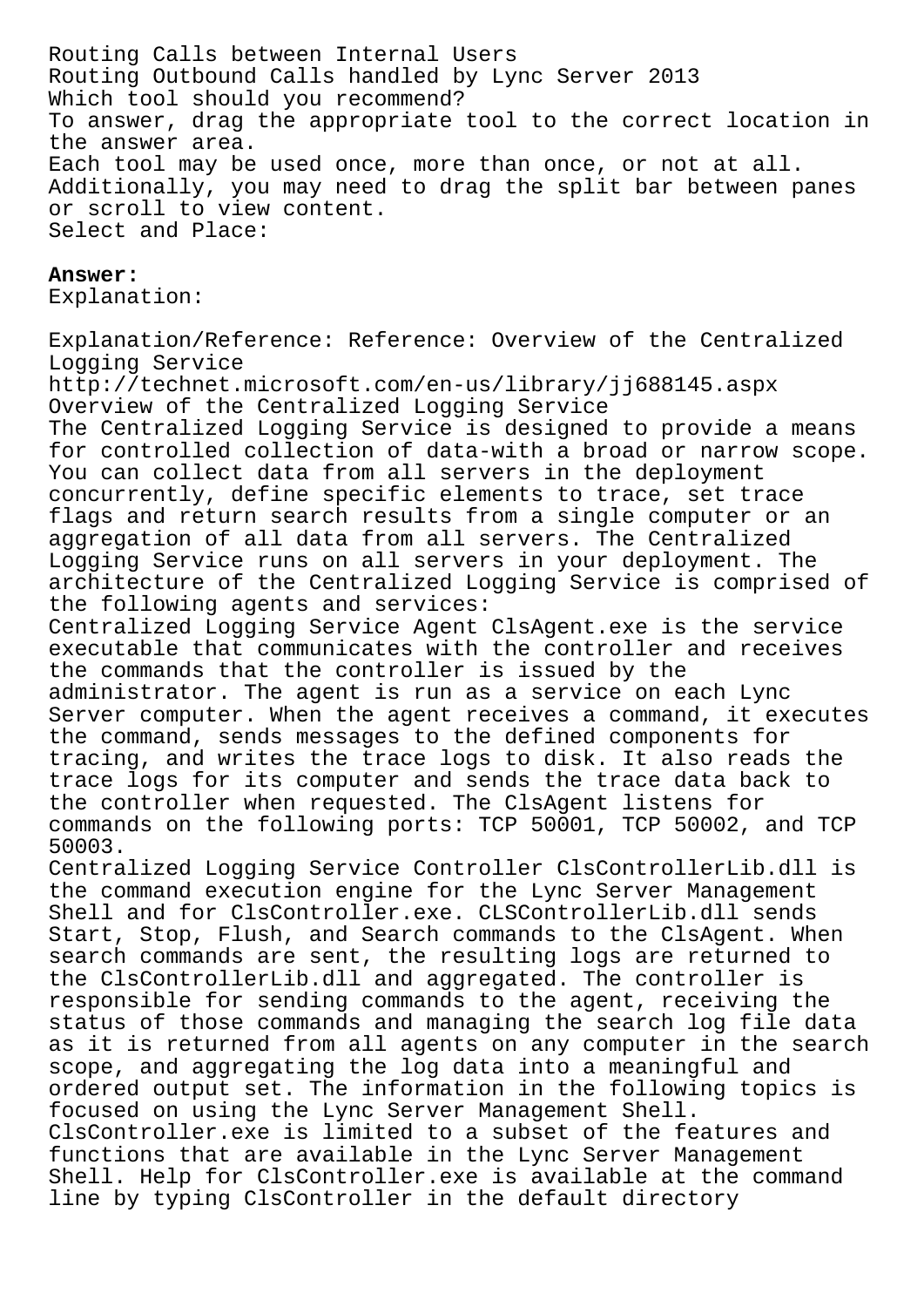C:\Program Files\Common Files\Microsoft Lync Server 2013\ClsAgent.

You issue commands using the Windows Server command-line interface or using the Lync Server

Management Shell. The commands are executed on the computer you are logged in to and sent to the ClsAgent locally or to the other computers and pools in your deployment.

ClsAgent maintains an index file of all .CACHE files that it has on the local machine. ClsAgent allocates them so that they are evenly distributed across volumes defined by the option CacheFileLocalFolders, never consuming more than 80% of each volume (that is, the local cache location and the percentage is configurable using the Set-CsClsConfiguration cmdlet). ClsAgent is also responsible for aging old cached event trace log (.etl) files off the local machine. After two weeks (that is, the timeframe is configurable using the Set-CsClsConfiguration cmdlet) these files are copied to a file share and deleted from the local computer. For details, see Set-CsClsConfiguration. When a search request is received, the search criteria is used to select the set of cached .etl files to perform the search based on the values in the index maintained by the agent. Note:

Files that are moved to the file share from the local computer can be searched by ClsAgent. Once ClsAgent moves the files to the file share, the aging and removal of files is not maintained by ClsAgent. You should define an administrative task to monitor the size of the files in the file share and delete them or archive them.

The resulting log files can be read and analyzed using a variety of tools, including Snooper.exe and any tool that can read a text file, such as Notepad.exe. Snooper.exe is part of the Lync Server 2013 Debug Tools and is available as a Web download from http://go.microsoft.com/fwlink/?LinkId=285257. Like OCSLogger, the Centralized Logging Service has several components to trace against, and provides options to select flags, such as TF COMPONENT and TF DIAG. Centralized Logging Service also retains the logging level options of OCSLogger. The most important advantage to using the Lync Server Management Shell over the command-line ClsController is that you can configure and define new scenarios using selected providers that target the problem space, custom flags, and logging levels. The scenarios available to ClsController are limited to those that are defined for the executable. In previous versions, OCSLogger.exe was provided to enable administrators and support personnel to collect trace files from computers in the deployment. OCSLogger, for all of its strengths, had a shortcoming. You could only collect logs on one computer at a given time. You could log on to multiple computers by using separate copies of OCSLogger, but you ended up with multiple logs and no easy way to aggregate the results. When a user requests a log search, the ClsController determines which machines to send the request to (that is, based on the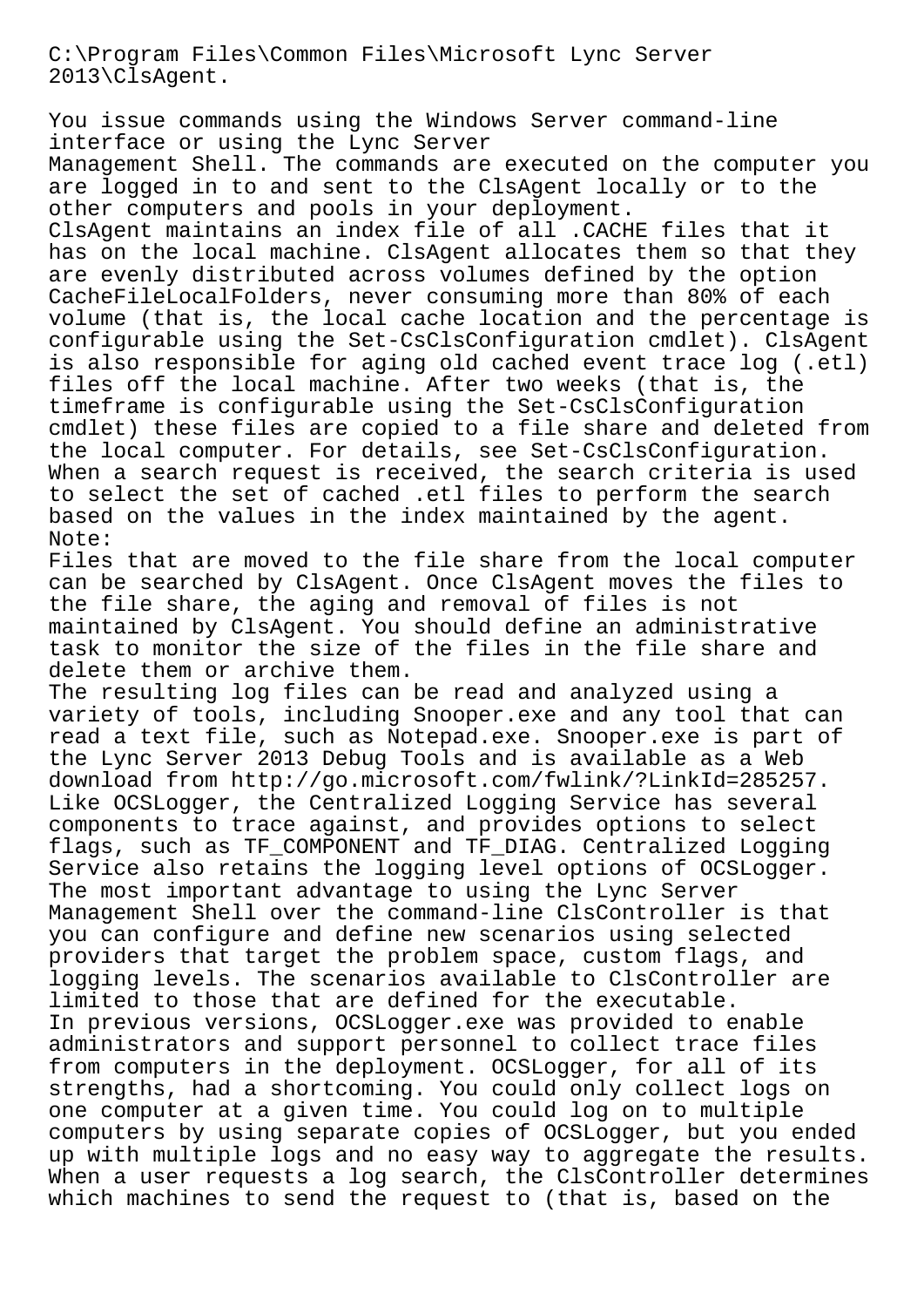scenarios selected). It also determines whether the search needs to be sent to the file share where the saved .etl files are located. When the search results are returned to the ClsController, the controller merges the results into a single time-ordered result set that is presented to the user. Users can save the search results to their local machine for further analysis. When you start a logging session, you specify scenarios that are relative to the problem that you are trying to resolve. You can have two scenarios running at any time. One of these two scenarios should be the AlwaysOn scenario. As the name implies, it should always be running in your deployment, collecting information on all computers, pools, and components. Important: By default, the AlwaysOn scenario is not running in your deployment. You must explicitly start the scenario. Once started, it will continue to run until explicitly stopped, and the running state will persist through reboots of the computers. For details on starting and stopping scenarios, see Using Start for the Centralized Logging Service to Capture Logs and Using Stop for the Centralized Logging Service. When a problem occurs, start a second scenario that relates to the problem reported. Reproduce the problem, and stop the logging for the second scenario. Begin your log searches relative to the problem reported. The aggregated collection of logs produces a log file that contains trace messages from all computers in your site or global scope of your deployment. If the search returns more data than you can feasibly analyze (typically known as a signal-to-noise ratio, where the noise is too high), you run another search with narrower parameters. At this point, you can begin to notice patterns that show up and can help you get a clearer focus on the problem. Ultimately, after you perform a couple of refined searches you can find data that is relevant to the problem and figure out the root cause. Tip: When presented with a problem scenario in Lync Server, start by asking yourself "What do I already know about the problem?" If you quantify the problem boundaries, you can eliminate a large part of the operational entities in Lync Server. Consider an example scenario where you know that users are not getting current results when looking for a contact. There is no point in looking for problems in the media components, Enterprise Voice, conferencing, and a number of other components. What you may not know is where the problem actually is: on the client, or is this a server-side problem? Contacts are collected from Active Directory by the User Replicator and delivered to the client by way of the Address Book Server (ABServer). The ABServer gets its updates from the RTC database (where User Replicator wrote them) and collects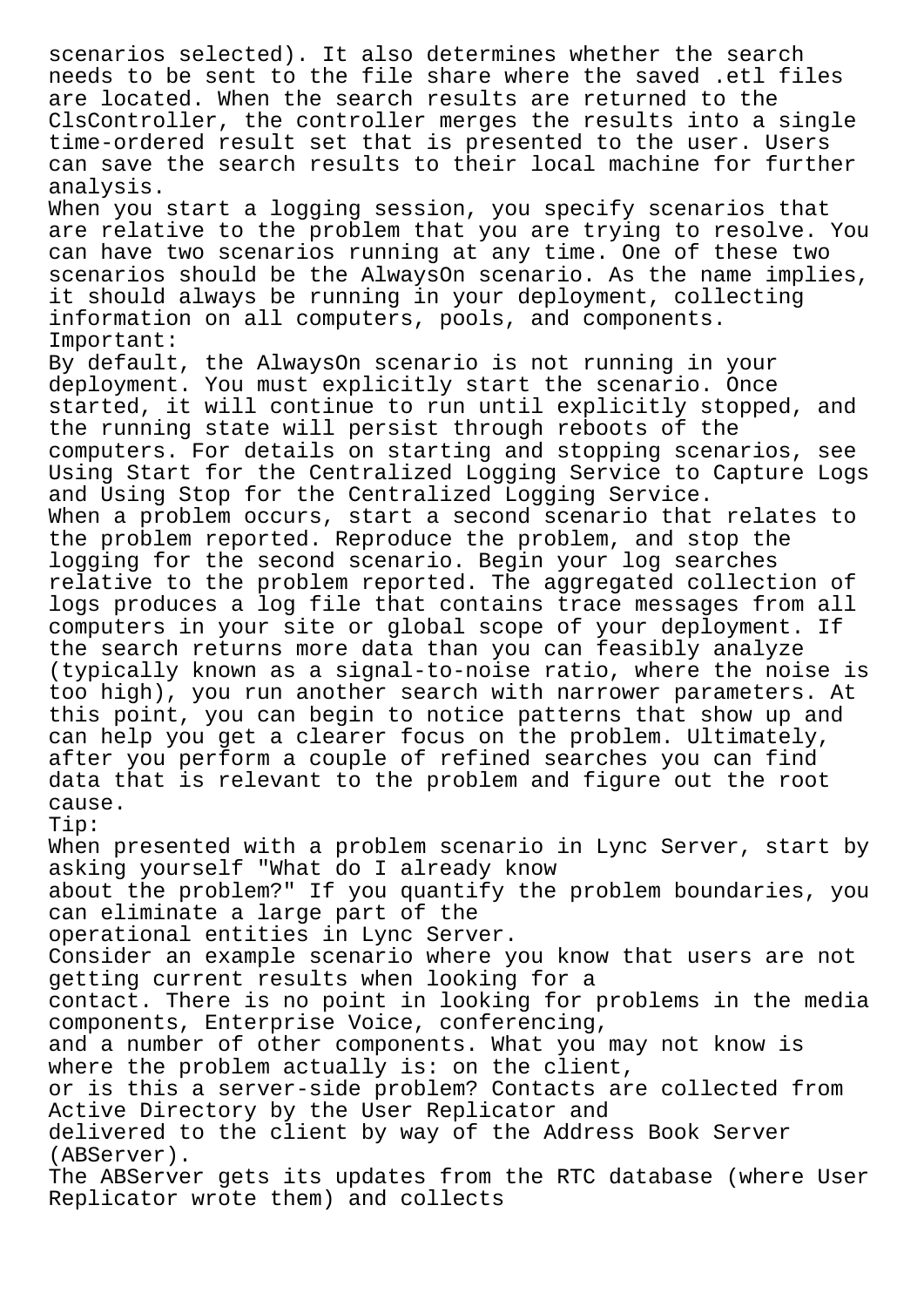them into address book files, by default -  $1:30$  AM. The Lync Server clients retrieve the new address book on a randomized schedule. Because you know how the process works, you can reduce your search for the potential cause to an issue related to data being collected from Active Directory by the User Replicator, the ABServer not retrieving and creating the address book files, or the clients not downloading the address book file.

**NEW QUESTION: 2**  $i \in \{4\}$   $i \in \{4\}$   $i \in \{2, \ldots, 1\}$ ,  $\alpha$ ,  $i \in \{2, \ldots, 2\}$  ,  $\alpha$ ,  $i \in \{1, \ldots, 2\}$  ,  $i \in \{1, \ldots, 2\}$  ,  $i \in \{1, \ldots, 2\}$  ,  $i \in \{1, \ldots, 2\}$  $\hat{e}^2$ <sup>o</sup>í•©ì•~ ì•´ì •ì•∈ 무ì-‡ìž…ë‹^ê<sup>1</sup>Œ? **A.** ì•'ìš© í""로그램ì•´ 종솕ì •ì•¸ ì>Œí•¬ í"Œë¡œë¥¼ ê°€ì§^  $\tilde{L}^{\wedge \sim}$  lž $\tilde{e}$ .  $\tilde{e}$ ,  $\tilde{e}$ ; · 1.  $\tilde{e}$  /  $\tilde{e}$  /  $\tilde{e}$  /  $\tilde{e}$  /  $\tilde{e}$ B. 회ì,¬ëŠ" 물ë|¬ì • ë•°ì•´í"° ì"¼í"° ìš´ì~•ì-• ì§'ì¤'í• i^~ lž^ìŠuë<^ë<¤. C. 대ê º ì<œêº"ì•´ ì§§ì•€ ìš"ì<sup>2</sup>- ì<sup>2</sup><sup>~</sup>리를 용앴í•~ê<sup>2</sup>Œ  $i \cdot \mathbb{O}e^{\lambda^2}$ .  $D.$   $\tilde{L}$   $\alpha$   $\tilde{E}$   $\alpha$   $\tilde{E}$   $\alpha$   $\tilde{E}$   $\tilde{E}$   $\alpha$   $\alpha$   $\tilde{E}$   $\alpha$   $\tilde{E}$   $\alpha$   $\tilde{E}$   $\alpha$   $\tilde{E}$   $\alpha$   $\tilde{E}$   $\alpha$   $\tilde{E}$   $\alpha$   $\tilde{E}$   $\alpha$   $\tilde{E}$   $\alpha$   $\tilde{E}$   $\alpha$   $\tilde{E}$   $\alpha$   $\tilde{E$  $\ddot{\theta}^{\circ}$ olseí. $\ddot{\theta}$ **Answer: D** Explanation: IT systems should ideally be designed in a way that reduces inter-dependencies. Your components need to be loosely coupled to avoid changes or failure in one of the components from affecting others. Your infrastructure also needs to have well defined interfaces that allow the various components to interact with each other only through specific, technology-agnostic interfaces. Modifying any underlying operations without affecting other components should be made possible.

**NEW QUESTION: 3** Section C (4 Mark) Data on following mutual funds is given below: Risk free return is 8%. Calculate Sharpe measure. **A.** 0.95, 0.16, 0.31 **B.** 0.72, 0.26, 0.31 **C.** 0.61, 1.05, 0.59 **D.** 0.45, 0.98, 0.33 **Answer: C**

**NEW QUESTION: 4** Exhibit contains the structure of PRODUCTS table: